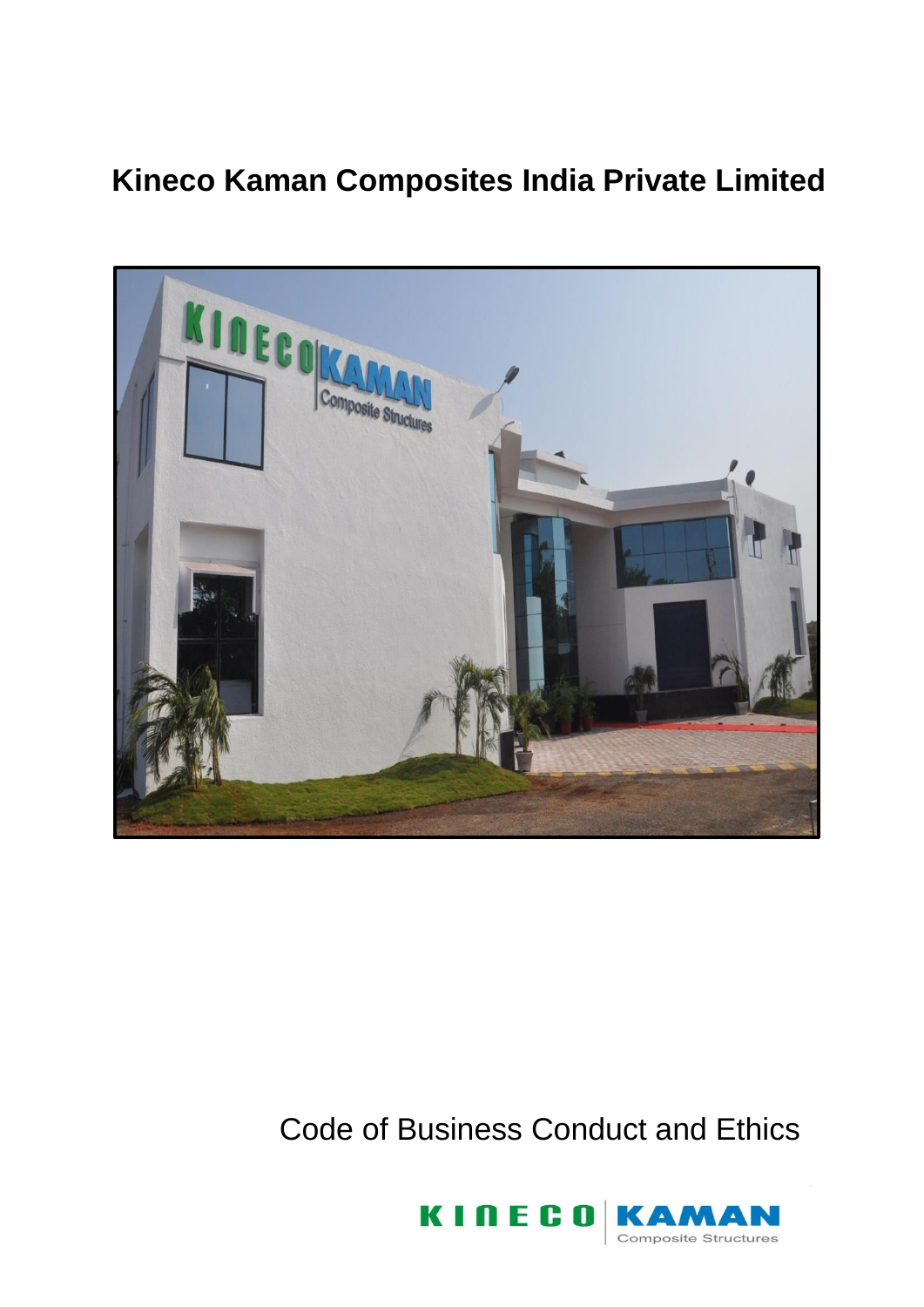#### **Kineco Kaman Code of Conduct**

**Applicability:** All Employees**,** Contractors, Agents, Consultants, Suppliers and such other stakeholders, as may be included, from time to time.

Ref.: The Kaman Code of Business Conduct and Ethics ( " Kaman Code of Conduct")

#### **Version : Ver5 Contract Property Contract Property Contract Property Contract Property Contract Property Contract Property Contract Property Contract Property Contract Property Contract Property Contract Property Contract**

#### **I. Scope**

Kineco Kaman Code of Conduct (the "Code") is a statement of the ethical business principles; standards & practices that Kineco Kaman (the "Company" or "KKCI") expects all the entities to whom this Code is applicable to follow while conducting business activities whenever and wherever that may be. This Code not only provides guidance about the Company's policies and procedures but it also reinforces the need to comply with laws and regulations and also helps to prevent or stop unlawful or unethical behaviour quickly.

### **II. Conflict of Interest**

You must avoid any behaviour that involves a real conflict of interest, or and any appearance, however remote, of using affiliation with KKCI as a means of furthering personal interests. A conflict of interest involves individual places self-interest or the interests of others before those of the Company's best interests. Everybody is expected to avoid activities that may interfere, or have the appearance of interfering, with their judgment to act in the Company's best interests. Nobody should engage directly or indirectly in a personal transaction that primarily relies upon information obtained through their engagement with KKCI and is not otherwise common knowledge. Disclosure shall be made promptly when one becomes aware of a potential conflict of interest or circumstances that might not be consistent with the Company's policies. Some examples of conflict of interest are : Conducting Company business with relatives; Holding a material interest in a supplier, contractor, customer, competitor, or acquisition target; compete with the Company; taking advantage of inside information which is not otherwise available to the general public for any manner of personal gain.

#### **III. Compliance with applicable laws, regulations and Kineco-Kaman policies and procedures**

You must follow and comply with all applicable laws, regulations and related policies and procedures. As a Company Policy, you should not give or accept gifts, cash or in kind, unapproved entertainment, favours (past, present or future), to/from persons with whom KKCI has business dealings under circumstances that suggest that the donor intends to influence the judgment or conduct of the recipient. You should not offer, give, solicit or take any form of bribe, gratuity or kickback to or from anyone, including a government official.

It's against the law and Company Policy to knowingly make a false statement or engaging in a scheme to defraud anyone. The Company is required to keep its books, records and accounts so that they accurately and fairly reflect all of the Company's transactions. The Company policy is to fully account for all assets, liabilities, income and expenses and record such items in the Company's books. Any deviation, not only violates the Code of Conduct, but may also have criminal and civil consequences.

You are expected to fully cooperate in any audit or investigation being conducted by Company's internal or independent auditors, company-retained consultants or any other all proper governmental investigations, law enforcement officials and regulators during an audit or investigation. It is against Company policy to improperly influence, coerce, manipulate, or mislead any person who is engaged to perform an audit or investigation.

#### **IV. Environmental Health & Safety Compliance**

The Company intends to conduct its business in compliance with applicable environmental, health and safety laws and regulations and following Company policies. KKCI strives to provide a safe and healthy workplace for our employees and others visiting its facility. You are expected to understand and follow the applicable environmental, health and safety laws and regulations and Company policies. Environmental and Safety violations, even if unintentional, can have severe consequences for both the

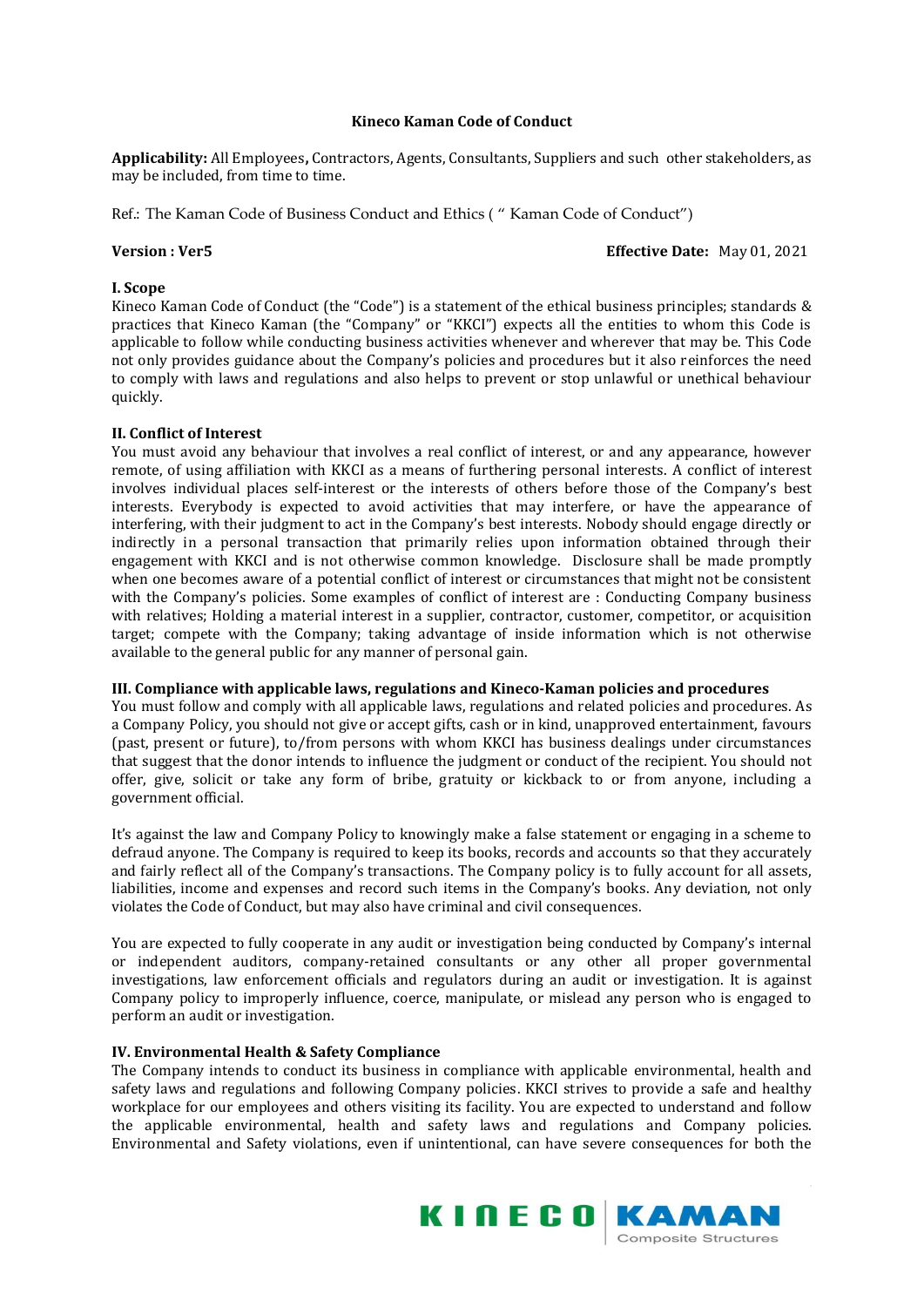individual involved and the Company, including disciplinary actions, civil and criminal prosecution under certain circumstances.

#### **V. Employment Laws**

Kineco Kaman is committed to a workplace in which employees treat others with respect and dignity. We strive to comply with the employment laws applicable to the Company. The use of forced, child, or slave labor is not allowed, nor is the abuse or physical punishment of any person providing services to or on behalf of the Company. The compensation paid to workers and working conditions must meet or exceed the applicable legal requirements. The Company provides equal employment opportunities, free of discrimination/harassment so that all employees have the chance to advance and grow professionally. We do not discriminate against employees or applicants based on age, gender, race, color, national origin, ethnicity, sexual orientation, physical or mental disability, religion or other criteria.

#### **VI. Discrimination/Sexual Harassment**

KKCI prohibits discrimination/harassment in its workplace, whether committed by or against workers, staff, managers, senior management, vendors, contractors or visitors. Workplace discrimination or harassment based on the employee's race, color, religion, sex, national origin, citizenship, age status, sexual orientation, disability, marital status, or any other basis, prohibited by any Indian laws, is not tolerated. It is mandatory upon everybody to ensure strict compliance with Company's policy on Prevention of Sexual Harassment of Women at Work Place. It is the intention of the Company to take all necessary actions required to prevent, correct and if necessary, discipline behavior which violates this policy.

#### **VII. Workplace Violence**

Workplace violence, abuse, intimidation, or offensive conduct in any form is prohibited. Threatening or committing an abusive or violent act will be subject to disciplinary action, up to and including discharge.

#### **VIII. Substance and Alcohol Abuse**

Any individual who is impaired or under the influence of drugs, alcohol, or substances at work can create an unsafe work environment. The use, sale, or possession of controlled substances (except for the proper use of medically prescribed drugs) is prohibited. You are subject to and must cooperate with any legal Company searches for alcohol, drugs, or other controlled substances. Promptly report any person who appears to be impaired or working under the influence of alcohol, drugs, or other substances.

#### **IX. Bribery & Improper Payments**

The employees should not request or accept from any individual or organization doing or seeking to do business with Kineco Kaman, a favor or special consideration for self or any member of family that will result in any direct or indirect financial gain. No funds or assets of the company shall be paid, loaned or otherwise disbursed as bribes, "kickbacks", or other payments designed to influence or compromise the conduct of external parties, including a government official. You must comply with legal requirements and the Central Vigilance Commission's (CVC's) guidelines and provisions of the Prevention of Corruption Act, 1988.

Agents & Representatives : It shall be a material condition that, prior to execution of any Representation Agreement with any sales representative/consultant/agent, appointed for promoting the sale of Company's products, these Agents/Representatives shall submit to Company's Anti-corruption Due Diligence process conducted by a third Party (namely TRACE International, Inc. (TRACE)) and obtain anticorruption due diligence certification. Furthermore the Agents/Representatives shall maintain the said certification for the duration of their Agreement.

#### **X. Competition and Antitrust Laws**

The Company intends to comply with antitrust laws at every level of our business. These laws promote competition by restricting anti-competitive transactions and practices. You shall not engage in collusive bidding, price fixing, anti-competitive practices, price discrimination or other unfair trade practices in violation of Competition Laws.

#### **XI. Export and Trade Compliance**

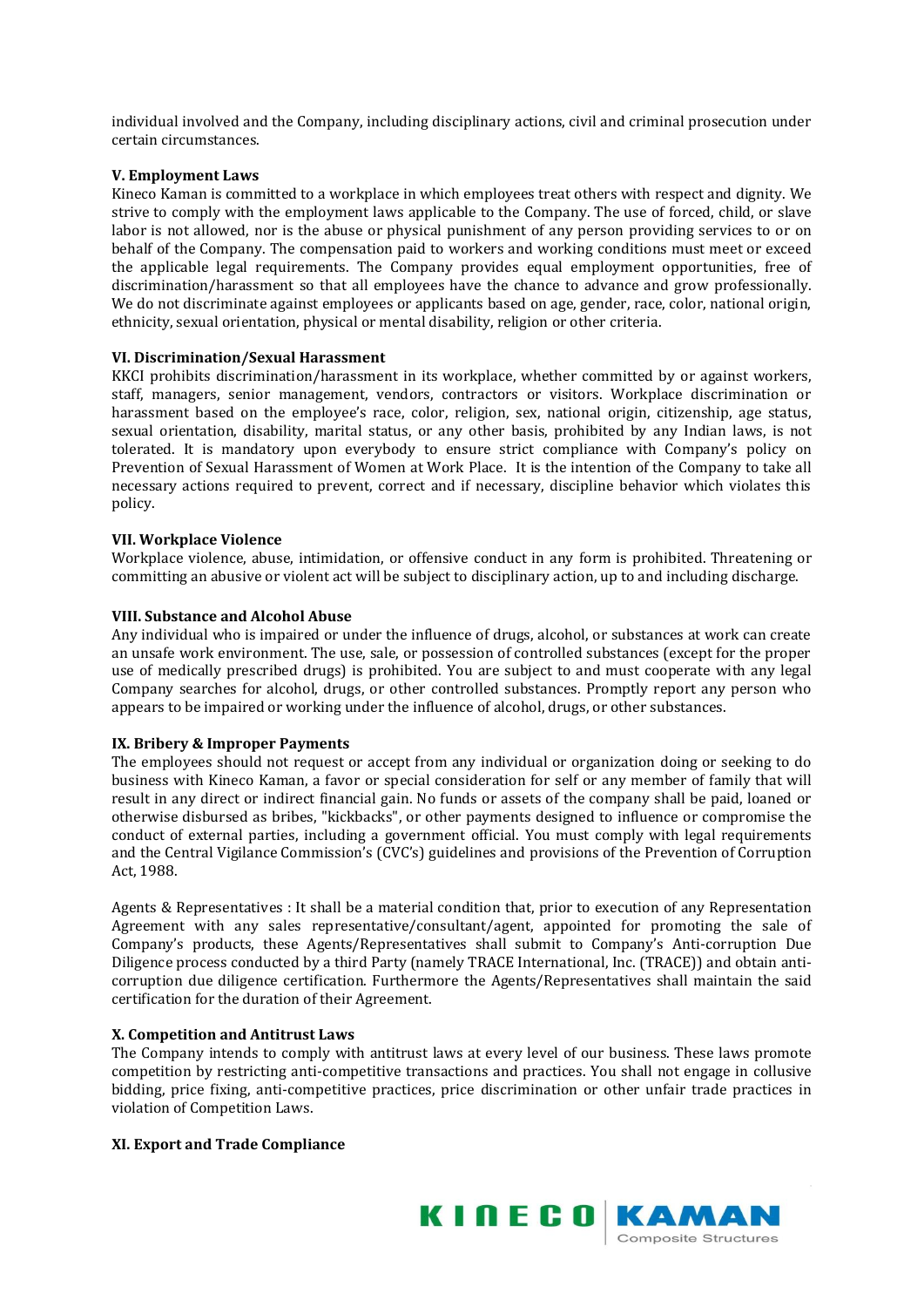The Company's policy is to comply with national and international export and trade controls laws and regulations. Export and trade violations are treated as national security matters and can have farreaching consequences for both the individual involved and the Company. Violations can expose the individual, guilty of a violation of export regulations to fines, imprisonment or both, for criminal charges and the Company to fines, suspension, loss of business or prohibition from engaging in export and international trade.

### **XII. Receiving Gifts, Meals, Entertainment, and Gratuities**

You are prohibited from requesting gifts, meals, entertainment, contributions, services, gratuities and items of a similar nature during the course of your engagement with the Company. Cash and cash equivalents are never acceptable gifts from anybody doing or seeking to do business with the Company. Any extravagant, inappropriate, or frequent gifts or entertainment even if they are acceptable by local custom are prohibited. Courtesy gifts such as flowers, as well as unsolicited advertising or promotional materials (Pens, diary, organiser, pen drives etc.) of nominal intrinsic value may be accepted.

### **XIII. Giving Gifts, Meals, Entertainment, and Gratuities**

As per the cultural environment applicable in India, Kineco Kaman provides basic hospitalities, such as pick-up and drop facilities, food - entertainment, to its Guests/Visitors, including Customers/Suppliers, Government Officials or Employees. You are not allowed to give gifts, meals, entertainment, or other gratuities in order to influence a business decision. All the employees are expected to understand the applicable prohibitions and limitations (as stated in the Schedule to this Policy) before offering gifts, meals, entertainment or other gratuities.

| <b>Types of Expenditures</b>                                                                                                                                                                                                              | <b>Approving Authority</b> |                                  |
|-------------------------------------------------------------------------------------------------------------------------------------------------------------------------------------------------------------------------------------------|----------------------------|----------------------------------|
|                                                                                                                                                                                                                                           | <b>Finance Director</b>    | <b>CMD</b>                       |
| Cash payments (other than actual direct reimbursements),                                                                                                                                                                                  | Prohibited                 | Prohibited                       |
| *Promotional Gifts/ Souvenirs with company logo printed on it<br>given for brand building or as part of a business activity (e.g.<br>memorabilia, during exhibitions, air shows, and other<br>commemorative events, awards or gift items) | ₹1000-₹5000                | Above ₹5000                      |
| Meals, including those related to business meetings and events<br>such as product demonstrations, product deliveries, holiday<br>celebrations, air shows, and other commemorative events                                                  | ₹1000-₹5000                | Above $\text{\textsterling}5000$ |
| Travel and lodging for plant visits or business meetings at Goa                                                                                                                                                                           | ₹1000-₹5000                | Above ₹5000                      |
| Entertainment and recreation (e.g. cultural or sporting events)                                                                                                                                                                           | ₹1000-₹5000                | Above $\text{\textsterling}5000$ |
| *Gifts/sponsorships to charitable organizations, educational<br>institutions as part of Corporate Social Responsibility                                                                                                                   | ₹1000-₹5000                | Above $\text{\textsterling}5000$ |

**Applicable prohibitions and limitations for giving Gifts, Meals, Entertainment**

*\*The concerned employees are required to seek the requisite approvals and shall be responsible for reasonably documenting and maintaining records. However, the requirement to maintain distribution records in case of Promotional Gifts/Souvenirs with Company logo printed on it would be applicable only if the value of the article exceeds*  ₹5000*/- per article.*

**XIV. Protection of Company Assets** - You are responsible for protecting, safeguarding and properly using Company and/or any customer or supplier property entrusted to the Company. In addition, employees should make sure that Company property, facilities and equipment including the use of the Company's Information Systems should be used to conduct Company business and is not misappropriated, loaned to others, sold or donated, without appropriate authorization.

#### **XV. Protection of Company and Third-Party Information**

During the course of your engagement with the Company, you may have access to Proprietary or Confidential information. Such proprietary information belongs solely to the Company regardless of the

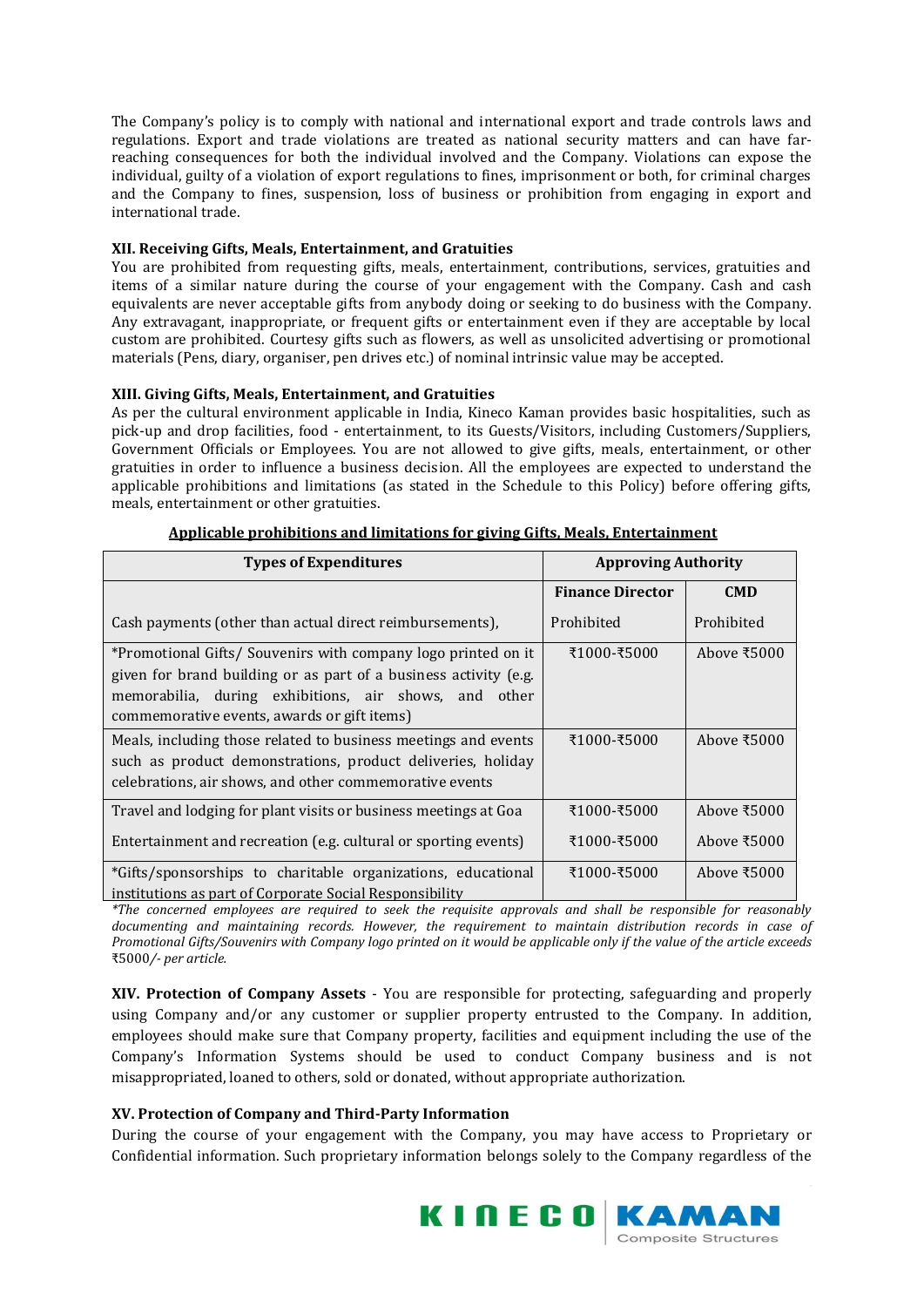form or media. All are required to maintain such information in confidence, both during and after employment with the Company. The Company does not seek out, receive, or use another party's proprietary information, trade secrets or confidential information except where permitted under an approved confidentiality or nondisclosure agreement. Employees in possession of non-public, confidential information that was obtained from prior employment with a competitor must continue to respect the confidential nature of that information.

### **XVI. Reporting Suspected Violation**

If you believe you have witnessed or know about a Code violation, promptly contact your supervisor, your Human Resources Representative, Company Compliance Officer, or use the Company's confidential Toll-free & available 24/7 "Code of Conduct Hotline": Phone Number: 000-117-855-252-7199 or Online reporting at <https://iwf.tnwgrc.com/Kaman>. You would be connected to a specialist who speaks both Hindi and English language and would help you in registering your concerns, raised in good faith, with the Chief Compliance Officer for appropriate actions by the Company. Anyone associated with Kineco Kaman is encouraged to raise concerns and report suspected violations. You may remain anonymous if you choose. Reporting suspected violations promptly gives the Company the chance to investigate, and if necessary, correct the situation without having to involve governmental or other outside organizations when it may not be necessary to do so. You should not initiate your own preliminary investigation because it could make it difficult for the Company to clearly determine the facts. All inquiries are investigated. All reported violations will be kept confidential to the extent possible under the circumstances. It is important to report all potential Code violations promptly, completely and honestly. Do not let concerns go unaddressed and unreported.

Anyone who has reported a potential violation can follow-up on the progress of an investigation by contacting their Company Compliance Officer. Anyone who honestly and in good faith reports an issue, concern or instance of apparent misconduct will not be reprimanded or penalized for doing so, even if it turns out that there was no violation of the Code or the law. The Company does not tolerate retaliation against persons who make reports honestly and in good faith. However, anyone who provides false, misleading, frivolous or malicious information may be subject to disciplinary action up to and including termination of employment.

#### **V. Disciplinary Actions**

All Kineco Kaman employees, officers and directors are required to act, to the best of their ability, in accordance with the standards described in this Code. The following actions may result in disciplinary action up to and including termination of employment:

- Violating the Code
- Knowingly authorizing or participating in actions that violate the Code
- Failing to report a Code violation or withholding relevant and material information about a violation
- Intentionally reporting false or misleading information

• Retaliating, directly or indirectly, or encouraging others to do so, against anyone who reports a potential Code violation

Disciplinary action, that would be taken in case of non-compliance, may include one or more of the following actions, not necessarily in the order shown:

- A warning
- A written reprimand
- Probation
- Temporary suspension
- Discharge
- Required payment for loss or damages
- Referral for criminal prosecution or civil action

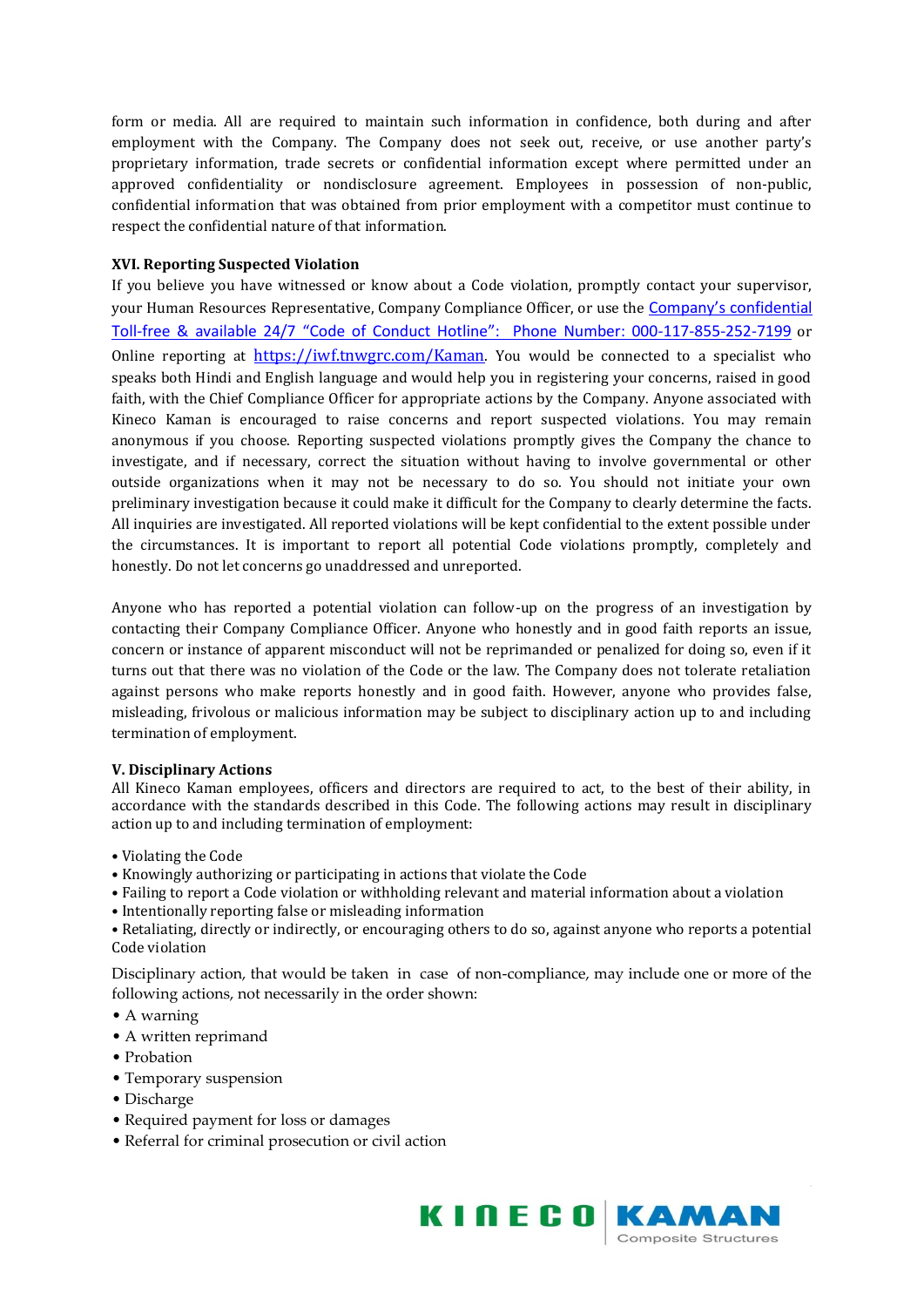# CODE REPORTING FORM

You may report your concerns on the Company's confidential Toll-free & available 24/7 "Code of Conduct Hotline : Phone Number: 000-117-855-252-7199). The employees may now also make use of the *Online Reporting* at [https://iwf.tnwgrc.com/Kaman.](https://iwf.tnwgrc.com/Kaman) 

OR

RETURN THIS completed document to your Company Compliance Officer at Plot No. 60, Pilerne Industrial Estate, Pilerne, Bardez, Goa-403511 or to

Chief Compliance Officer Legal Department Kaman Corporation P. O. Box 1 Bloomfield, CT 06002 "Personal and Confidential"

1. Name of person filing this report (optional):

2. Date:

3. Facts: Please describe, as completely as possible, your knowledge of the facts (including, where appropriate, dates and times) relating to a violation or possible violation of the Kineco Kaman or Kaman Code of Business Conduct. (Use a separate sheet and attach if more space is needed.)

4. Signature: I declare that all of the statements made in this Fact Sheet are true to my best knowledge and belief. I understand that disciplinary actions may result if it is determined that the statements contained herein are false or made for a purpose other than to describe my knowledge of the facts relating to the particular violation or suspected violation set forth above.

Name/Signature (optional)

Note: For various legal reasons, please DO NOT conduct your own preliminary investigations since acting on your own may adversely affect both you and Kineco Kaman.